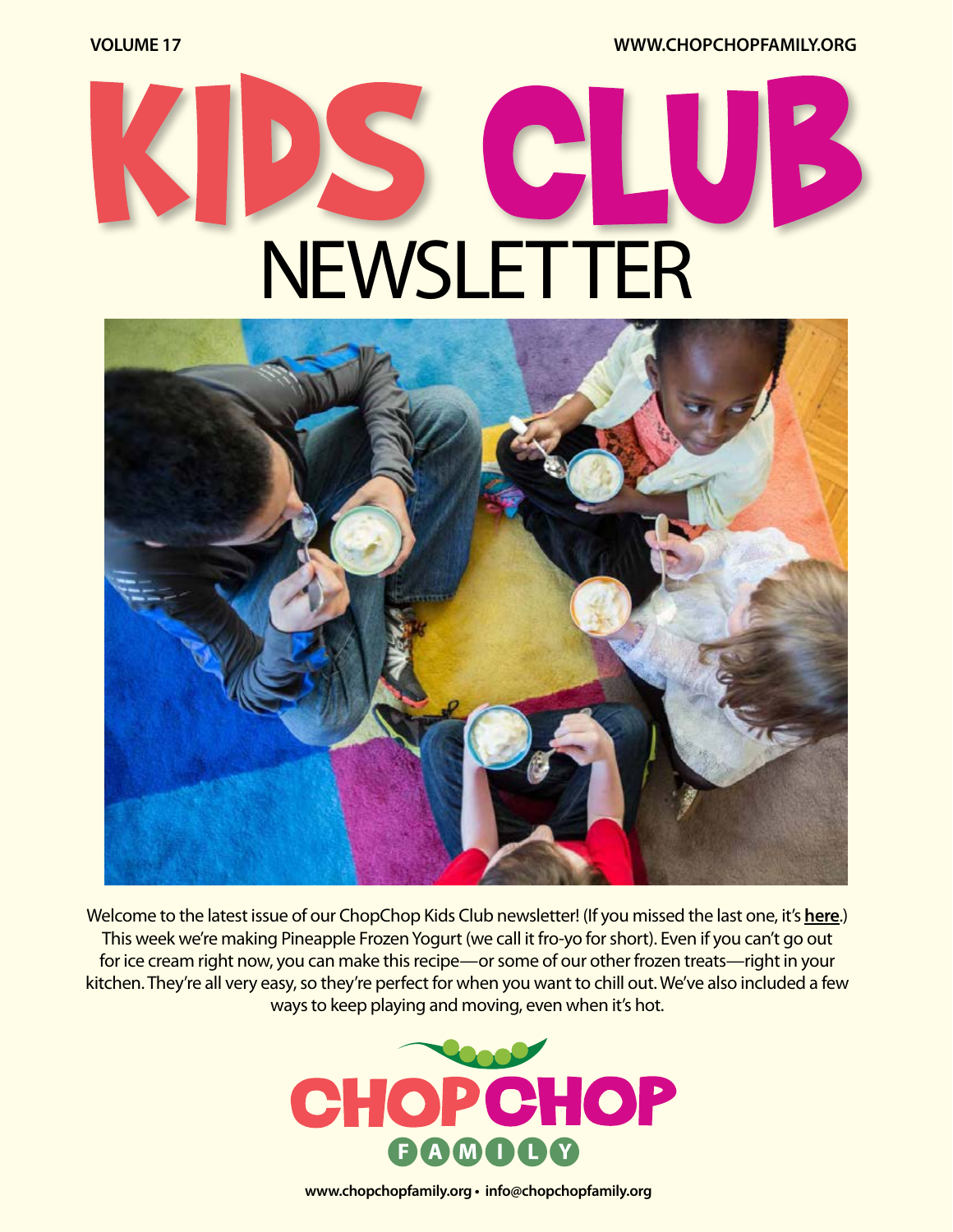## Pineapple Frozen Yogurt

This is one of those magical recipes that turns fruit and yogurt into a creamy, dreamy treat. For the most successful blending, freeze the fruit beforehand for at least 2 hours.

#### **KITCHEN GEAR**

Cutting board Dinner knife Measuring cups Measuring spoons Zester or grater Food processor (adult needed)

#### **INGREDIENTS**

- 11/2 overripe bananas, sliced and frozen
- 2 cups fresh or unsweetened canned pineapple chunks, frozen
- $1/2$  cup plain yogurt
- 1 teaspoon grated lime zest

#### **INSTRUCTIONS**

**Wash your hands with soap and water, then gather all your equipment and ingredients and put them on the counter.**

Put all the ingredients in the food processor and process until smooth. Serve right away.

#### **OR ELSE**

No food processor? No problem! You can make this in a blender. Just add a splash of milk, if you need it, to keep the mixture moving around.

#### **TOO MUCH PINEAPPLE?**

Store extra pineapple in the refrigerator or freezer and use it for smoothies, fruit-infused waters, yogurt parfaits, or other desserts—or just to snack on.



<sup>❚</sup> **HANDS-ON TIME:** 10 MINUTES❚ **TOTAL TIME:** 10 MINUTES❚ **MAKES:** 4 SERVINGS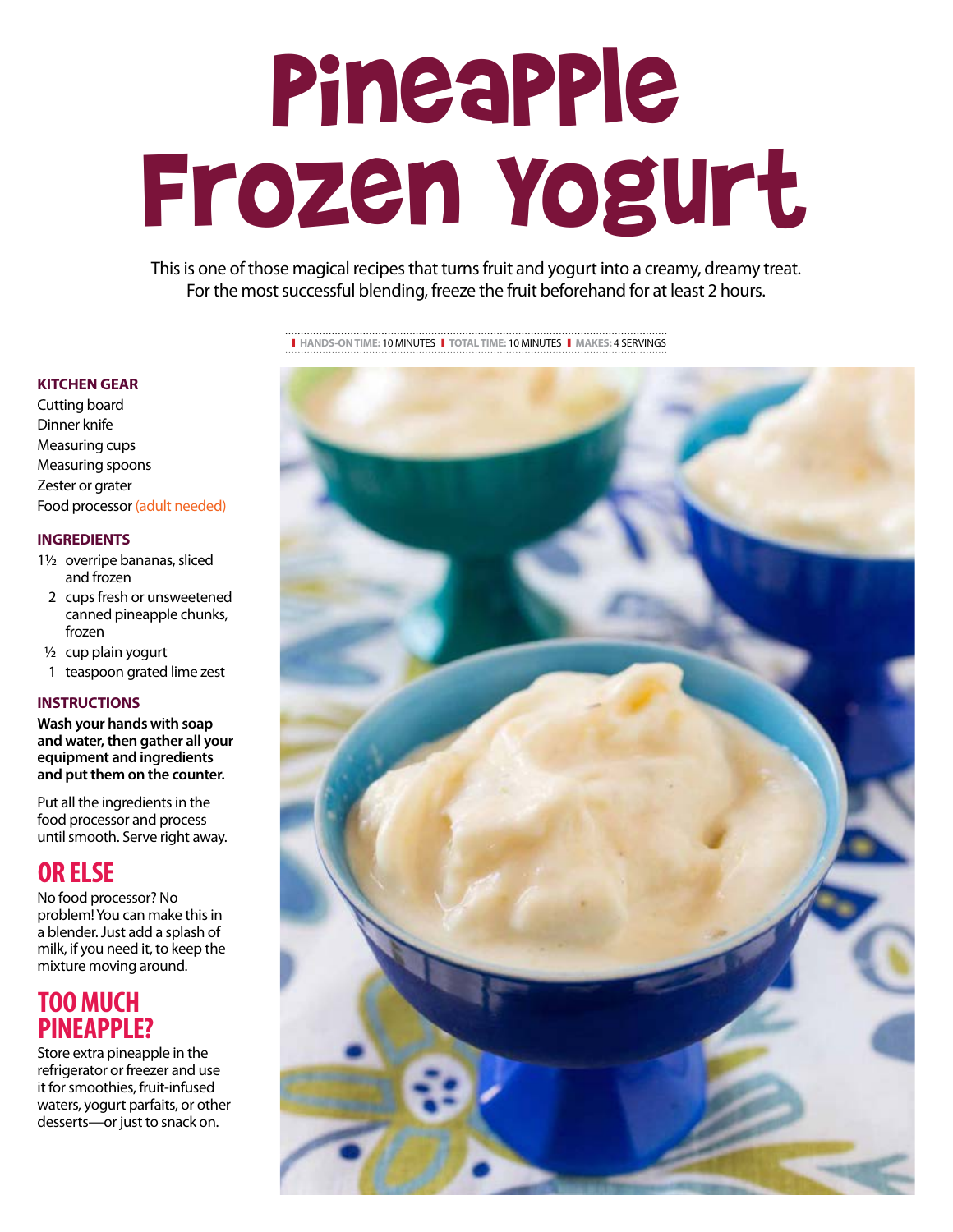## **KITCHEN SKILL How to grate lime zest**

We call for grated lime zest in our fro-yo recipe. The zest is the really flavorful, colorful outer part of the peel.

- 1. Wash the lime well and dry it.
- 2. Over a plate or cutting board, rub the lime gently back and forth across a wand grater or the finest holes of a box grater. Stop when you see the white part beneath (that's called the pith, and it's bitter) and move the fruit to grate a fresh spot.
- 3. Continue until all the colorful zest is grated off.

**The surface of the grater is sharp, so be sure to keep your fingers away from it!**

#### **COOL OFF WITH MATH! FROZEN FRACTIONS**

If there are 4 cups of ingredients in the Pineapple Frozen Yogurt recipe, and 2 cups are pineapple chunks, what fraction of the whole recipe do the pineapple chunks account for?

Assume that the bananas measure 1½ cups, and see if you can draw the ingredients as a pie graph. A pie graph starts with a circle to represent the whole, and then uses lines to represent the "slices" of individual elements that make up the whole.





#### **GET MOVING: FREEZE DANCE**

After you make your frozen yogurt, play a round of freeze dance. It will get your body moving, and it's a lot of fun. Plus, the name will let you imagine that you're cooling off even if it's a hot day. Here's how to play:

- 1. Make sure you have a way to play music and a clear space to dance.
- 2. Pick someone to be in charge of starting and stopping the music.
- 3. While the music plays, everyone dances.
- 4. The person in control of the music can pause it at any time.
- 5. When the music stops, everyone must stop dancing and "freeze." Hold that position as long as the music is stopped.
- 6. If you move, you are now in charge of controlling the music. If you stay frozen, start dancing once the music starts again.

#### **WORD FUN: COMPOUND WORDS**

The word *pineapple* is a compound word. Compound words are made by putting together two words to form another word; in this case, the words are *pine* (because of the way a pineapple looks like a pine cone) and *apple* (because it's a fruit). You use compound words all the time—like watermelon, rainbow, strawberry, mailbox, and pancake. Can you name 10 more compound words? (Bonus points if they're food words!)